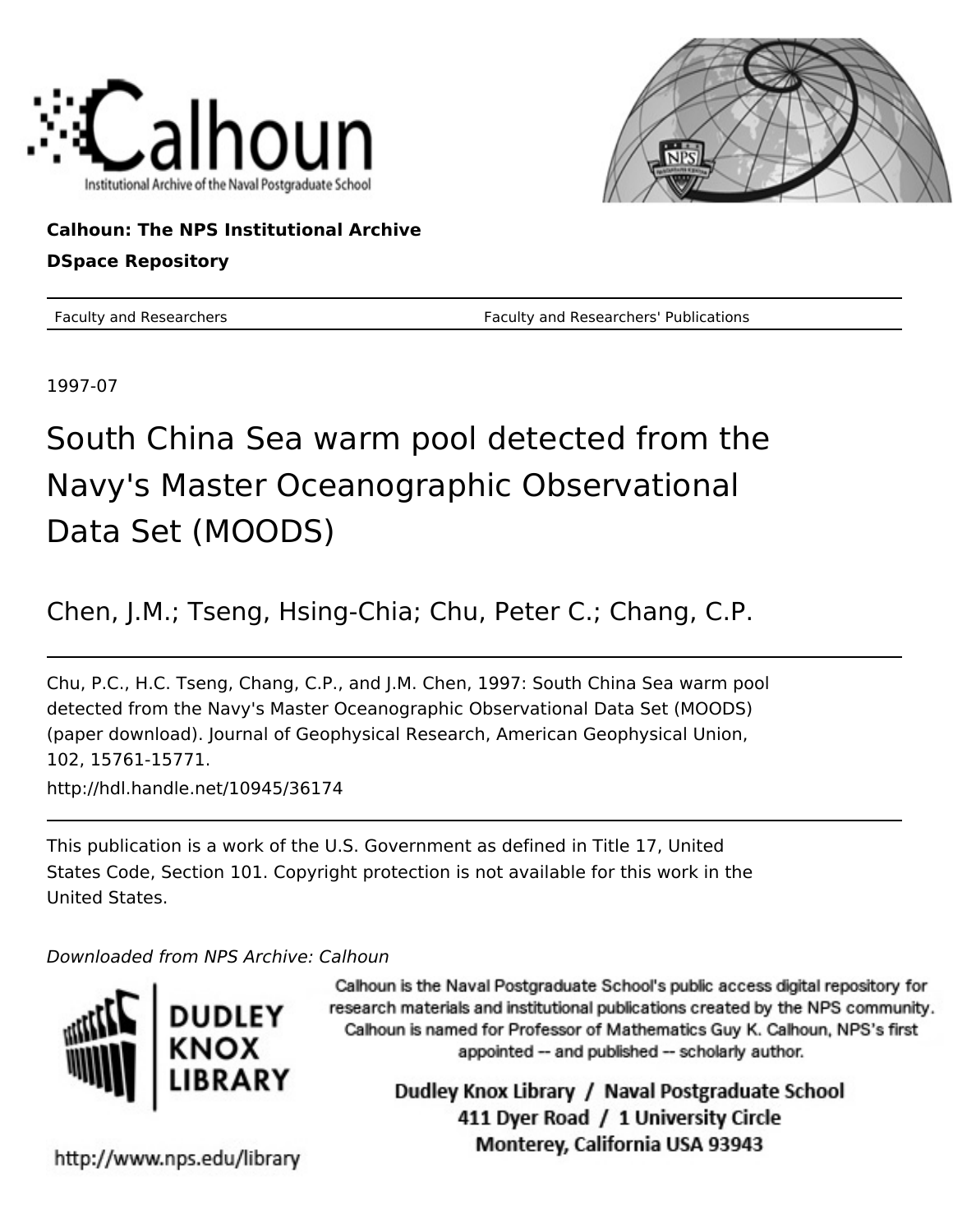## **South China Sea warm pool detected in spring from the Navys Master Oceanographic Observational Data Set (MOODS)**

**Peter C. Chu and Hsing-Chia Tseng** 

**Department of Oceanography, Naval Postgraduate School, Monterey, California** 

**C. P. Chang and J. M. Chen** 

**Department of Meteorology, Naval Postgraduate School, Monterey, California** 

**Abstract. A South China Sea warm pool with sea surface temperature (SST)**  higher than 29.5<sup>o</sup>C, recently reported by Chu and Chang [1995a, b] and Chu et al. **[1997], appears in the central South China Sea (west of the Luzon Island) in boreal spring, strengthens until the onset of the summer monsoon (mid-May), and then weakens and disappears at the end of May. The transient features and interannual variabilities of the warm pool have not yet been studied. Here we use a subset of the U.S. Navy's Master Oceanographic Observation Data Set (MOODS) to investigate the surface thermal features. First, we employed an optimal interpolation scheme to build up a 10-day interval synoptic data set for December 1963 to November 1984 on**  a  $0.5^{\circ} \times 1^{\circ}$  grids (finer resolution in zonal direction) from the MOODS SST data. An ensemble mean SST field  $(\overline{T})$  was established with a rather weak horizontal gradient **(28.5øC near the Palawan Island to 26øC near the southeast China coast). Second,**  we performed a composite analysis to obtain the averaged SST anomaly field  $\tilde{T}$ **deviating from the ensemble mean for the winter and spring seasons (December-**May). During December-March,  $\tilde{T}$  is negative almost everywhere throughout the whole South China Sea. In early April, positive  $\tilde{T}$  with closed isoline (warm pool) **was evident west of Luzon Island. In May, the central SCS warm anomaly becomes stronger. On May 11-20, the central SCS warm pool (114ø-119øE, 14ø-19øN)**  has  $\tilde{T} > 1.8$ °C. The size of the warm pool is around 200,000 km<sup>2</sup>. Third, we **performed an empirical orthogonal function (EOF) analysis on the residue data**   $(\widehat{T})$ , deviating from  $\overline{\overline{T}} + \widetilde{T}$ , for the winter and spring seasons, in order to obtain **transient and interannual variations of the SST fields. EOF1 accounts for 35.5% of the variance and resembles the ensemble mean pattern of nearly parallel contours with a maximum value in the southeast and a minimum value in the northwest. EOF2 accounts for 21.4% of the variance and is characterized by a warm/cool pool (116ø-118øE, 16ø-18øN) west of the Luzon Island. The corresponding principal**  component (PC<sub>2</sub>) has strong interannual variability with a maximum value of 10 on **February 11-20, 1965 and a minimum of-12 on March 21-31, 1964. This indicates**  the appearance of either a warm pool with a maximum strength of 1.2°C or a cool pool with a maximum strength of -1<sup>o</sup>C. Combination of  $\overline{T}$  and  $PC_2 \times \text{EOF2}$  leads to **an occurrence of a central SCS warm pool from April to May with a warm anomaly**  varying between  $0.8^{\circ}$  and  $3^{\circ}$ C.

#### **1. Introduction**

**The South China Sea (SCS) has a bottom topography (Figure 1) that makes it a unique semi-enclosed ocean basin that is overlaid by a pronounced monsoon sur-**

**This paper is not subject to U.S. copyright. Published in 1997 by the American Geophysical Union.** 

**Paper number 97JC00628. 0148-0227 / 97 / 97J C- 00628509.00**  **face wind. Extended continental shelves (less than 100 rn deep) are found on the western and southern parts, while steep slopes with almost no shelves are found in the eastern part of SCS. The deepest water is confined to a bowl-type trench. The maximum depth is around 4700 m.** 

**On the basis of limited data sets, both cool and warm pools exist in SCS. Dale [1959] reported a cool pool off**  the central Vietnamese coast in summer. Nitain [1970]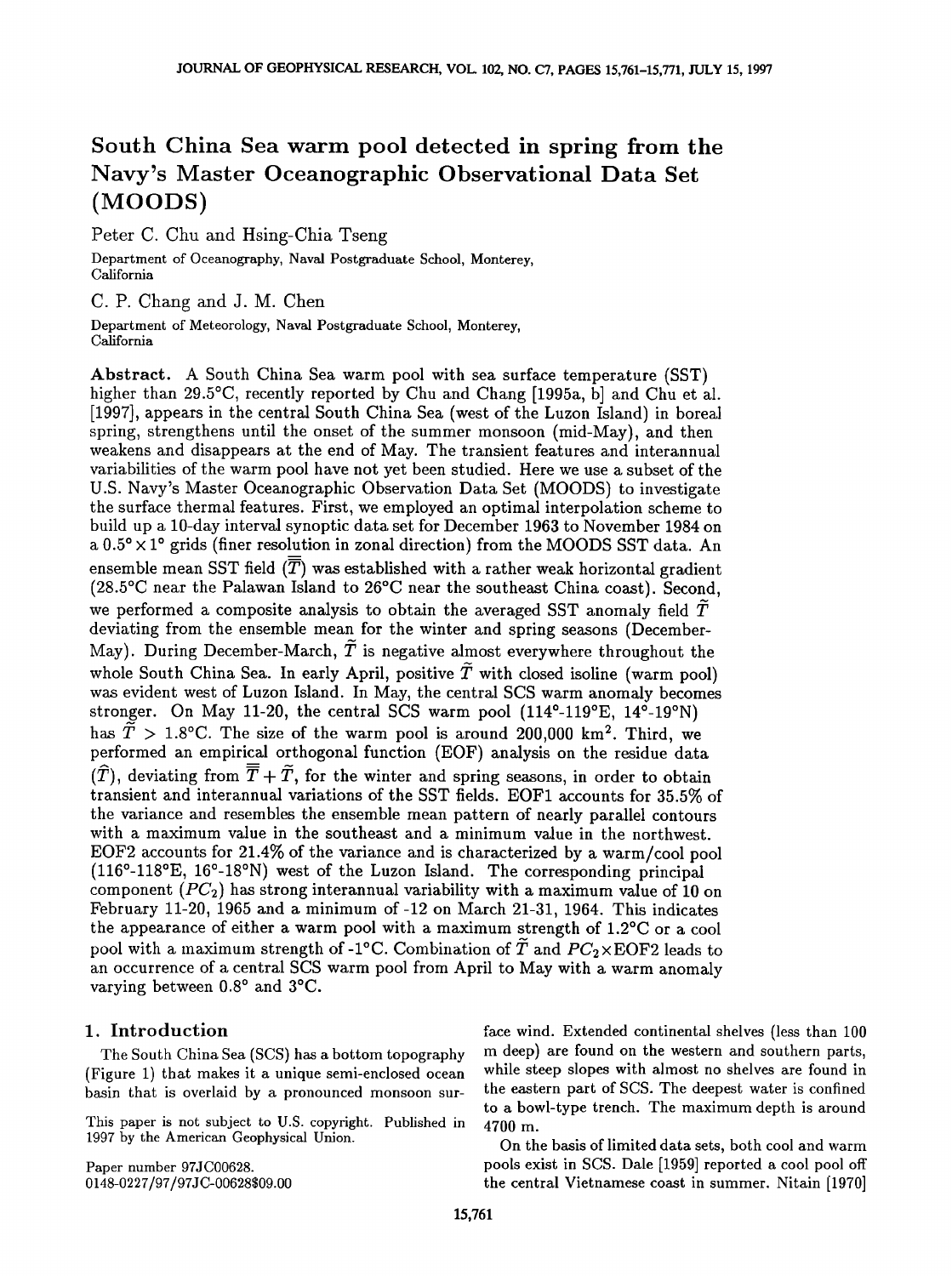



**Figure 1. Geography and isobaths showing the bottom topography of the South China Sea.** 

**found a cool pool located to the northwest of Luzon. Reports from the South China Sea Institute of Oceanology (SCSIO) [SCSIO, 1985] indicate that in the central South China Sea, a warm pool appears in both summer and winter but closer to Vietnam in summer at the surface. Recently, a warm pool was reported in the central SCS during the late spring season [Chu and Chang, 1995a,b; Chu et al., 1997; Tseng, 1995] and a cool pool was detected in the central SCS during December 29, 1993 to January 5, 1994, from the analysis of TOPEX/POSEIDON data [Soong, et al., 1995].** 

**An international South China Sea Monsoon Experiment (SCSMEX) was recently initiated. Two of the major objectives are to identify the influence of heating contrasts between the SCS and surrounding regions and the role of early monsoon (April-May) convection and multiscale processes in the SCS in the abrupt transition and subsequent evolution of the East Asian monsoon [SCSMEX Science Plan, 1995]. As a part of the SCSMEX effort, our interest was concentrated on the spatial and temporal variabilities of the SCS thermal fields from December to May.** 

#### **2. Master Oceanographic Observational Data Set (MOODS)**

**We use the extensive U.S. Navy's Master Observational Oceanographic Data Set (MOODS) for the study. The MOODS is a compilation of ocean data observed worldwide consisting of (1) temperature-only profiles,** 

**(2) both temperature and salinity profiles, (3) soundspeed profiles, and (4) surface temperature (drifting buoy). These measurements are, in general, irregular in time and space. Due to the shear size (more than six million profiles total for the global ocean) and con**stant influx of data to the Naval Oceanographic Office **(NAVOCEANO) from various sources, quality control is very important. The primary editing procedure included removal of profiles with obviously erroneous location, profiles with large spikes (temperature higher than 35øC and lower than-2ødo not match the characteristics of surrounding profiles, such as profiles showing increase of temperature with depth. After quality control, the historical MOODS data (1900-1995) consisted of 189,059 profiles for the whole SCS (5øS-25øN, 1050- 1200 E). Our study domain is a subarea of SCS covering 90 to 25øN and 109øto 120øE, and our investigation period is December 1963 to November 1984. The total number of profiles of this subset is 70,546. For convenience, we group the previous year's December data with the current year's January-November data; for example, the 1964 data set includes the data of December 1963 to November 1964.** 

**The temporal and spatial distribution of MOODS data is irregular. Certain periods and areas are very well sampled, while others lack enough observations to gain any meaningful insights. There exist some 10 to 20 day gaps with no observations in the whole SCS. Figure 2 shows the sparsity of profiles in the southeast portion of the study domain (from Liyue Bank, Zhenghe Reef to Yingqing Reef) and in the coastal region of China continent. Figure 3 indicates a heavily sampled period during the Vietnamese War (1965-1969). The maximum number of observations is in 1965 (around 7200 profiles). The minimum number of observations is in 1984 (near 980 profiles). Furthermore, vertical resolution and data quality are also highly variable depending much on instrument type and sampling expertise. Temporal and spatial irregularities along with the data resolution and quality problems must be carefully weighed in order to avoid mathematically induced variability.** 

#### **3. Establishment of Gridded Data**

We use  $1^{\circ} \times 1^{\circ}$  monthly sea surface temperature (SST) **climatology [Levitus, 1982] as the mean field and an optimum interpolation scheme to obtain gridded data from the MOODS data. For 1964-1984, the SST per**turbations  $T_1', T_2', ..., T_N'$  for SST observations were ob**tained by subtracting the climatological value at the closest grid from the observation. Optimum interpolation assigns a weight to each observation that accounts for variation in spatial sampling. The interpolated tem**perature anomaly at the grid point,  $T_G'$ , is a linear combination of the observed anomalies,  $\overline{T'_1}, T'_2, ..., T'_N$  with weights  $\alpha_1, \alpha_2, ..., \alpha_N$ :

$$
T'_G = \sum_{i=1}^N \alpha_i T'_i \tag{1}
$$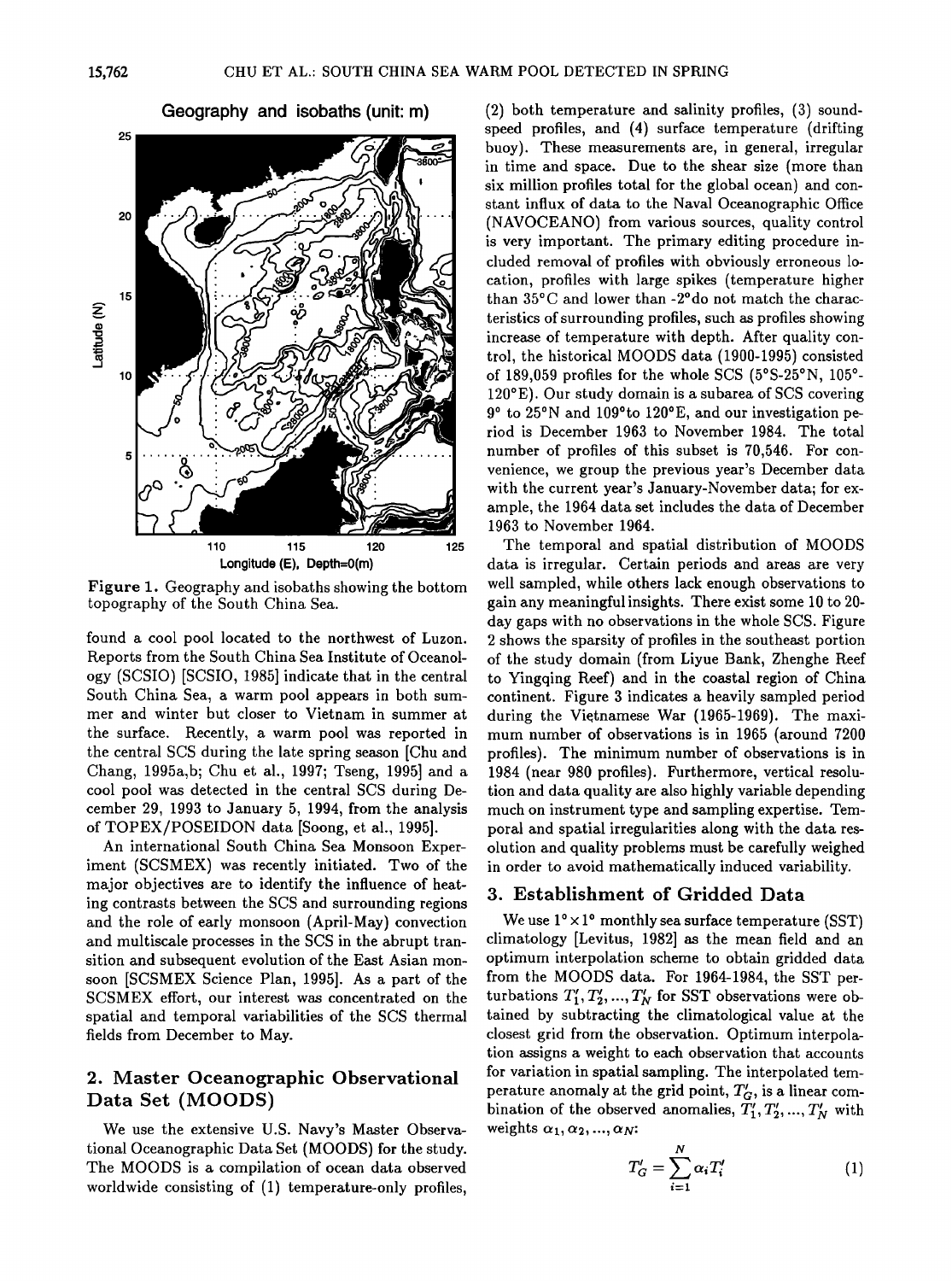



**Figure 2. Spatial distribution of MOODS stations during 1964-1984 for this study.** 

The values of the weights,  $\alpha_i$  ( $i = 1, 2, ..., N$ ), are found **by minimizing, in a least square sense, the difference between the interpolated value at the grid point and the true value there and are obtained from solving the algebraic equations [Gandin, 1965]:** 

$$
\sum_{j=1}^{N} \alpha_j \mu_{ij} + \lambda^{-2} \alpha_i = \mu_{Gi}, i = 1, 2, ..., N.
$$
 (2)

Here  $\lambda$  is the signal-to-noise ratio,  $\mu_{ij}$  is the autocorrelation between locations *i* and *j*, and  $\mu_{G_1}$  is the auto**correlation between the grid point and location i. The autocorrelation function (ACF) is defined by** 

$$
\mu = \frac{1}{s^2} \int^R T'(r_0) T'(r_0 + r) dr_0 \tag{3}
$$

where  $r_0$  denotes the independent space vector defining **the location of points in a sampling space R, r is the**  space lag, and  $s^2$  is the variance. Here  $\mu$  is computed **by paring the anomalies into bins depending upon their**  separation in space,  $r$ . The values of  $\mu$  will be obtained **from calculating the correlation coefficient for all the** 

**anomaly pairs in each bin and represented by a Gaussian model for the combination of different lags** 

$$
\eta(m) = \eta(0) \exp\left[-A^2 (m\Delta r)^2\right] \tag{4}
$$

where  $\eta(m)$  denotes the ACF value in the bin with the horizontal separation  $m\Delta r$ .  $\Delta r = 10$  km is the increment for the space/time separation.  $A^{-1}$  is the horizon**tal decorrelation scale. Therefore the autocorrelations**   $\mu_{ij}$  and  $\mu_{Gi}$  are given by

$$
\mu_{ij} = \eta(m_{ij}), \qquad \mu_{G_i} = \eta(m_{Gi}) \tag{5}
$$

where  $m_{ij}$  and  $m_{Gi}$  represent spatial separations be**tween locations i and j and between location i and grid point, respectively.** 

**We applied this optimal interpolation method to build up a near-10-day interval synoptic data set from Decem**ber 1963 to November 1984 on a  $0.5^{\circ} \times 1^{\circ}$  grid (finer **resolution in the zonal direction) from the MOODS temperature data. Our total gridded data set consists of 756 consecutive SST fields.**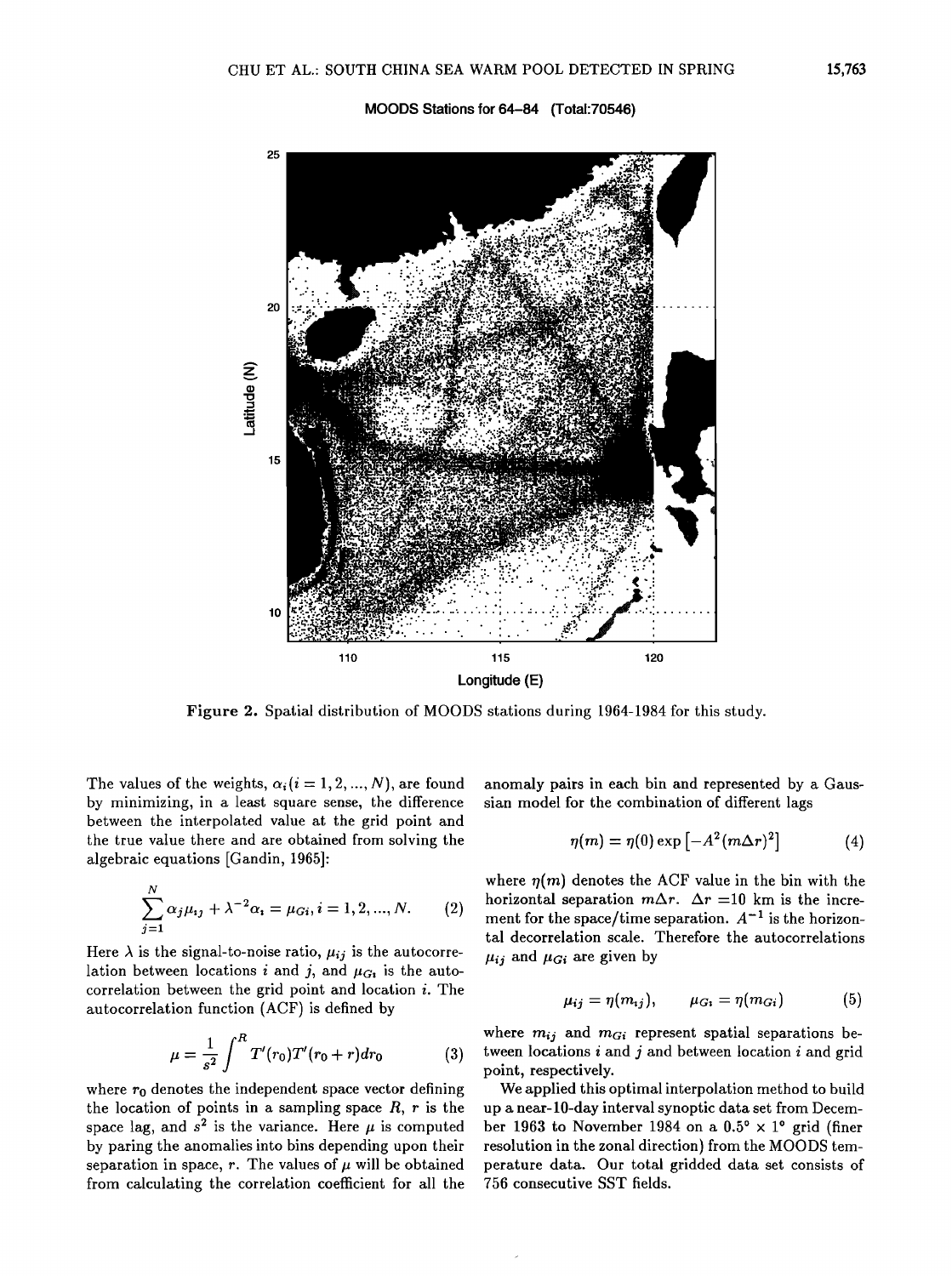

**Figure 3. Temporal distribution of MOODS stations during 1964-1984 for this study.** 

#### **4. Composite Analysis**

$$
\widetilde{T}(x_i, y_j, t_l) = \overline{T}(x_i, y_j, t_l) - \overline{T}(x_i, y_j)
$$
 (8)

**We now examine the data to see if we can obtain a warm pool signal in the mean seasonal (winter to spring) data. After the gridded data set is established,**  the SST data are represented by  $T(x_i, y_i, \tau_k, t_i)$ , where  $(x_i, y_j)$  is the horizontal grids,  $\tau_k = 1964, 1965, ...$ **1984 is the time sequence in years, and**  $t<sub>l</sub> = 1, 2, ..., 36$ **is the time sequence within a year in 10-day intervals. The first 10-day interval in the year starts from Decem**ber; that is,  $t_l = 1$  represents December 1-10 (previous year),  $t_i = 2$  denotes December 11-20 (previous year),  $\ldots$ ,  $t_l = 4$  refers to January 1-10 (current year), ..., and  $t_i = 36$  indicates November 21-30 (current year). Be**fore investigating the annual variation of SST, we define the following two temporal averages:** 

$$
\overline{T}(x_i, y_j, t_l) \equiv \frac{1}{\Delta \tau} \sum_{k} T(x_i, y_j, \tau_k, t_l)
$$

$$
\Delta \tau = 21(1984 - 1964) \tag{6}
$$

**which are the annual mean values, and** 

$$
\overline{\overline{T}}(x_i, y_j) \equiv \frac{1}{36} \sum_{l=1}^{36} \overline{T}(x_i, y_j, t_l)
$$
 (7)

**which are the ensemble mean values. The ensemble mean (1964-1984) SST field over the SCS (Figure 4) shows a pattern of northeast-southwest oriented isotherms with a positive temperature gradient toward southeast near the equator. The ensemble mean has a rather**  weak horizontal temperature gradient.  $\overline{\overline{T}}$  decreases **from 28.5øC west of Palawan to 26øC near the southeast China coast.** 

**The annual mean values deviated from the ensemble**  mean,  $\overline{T}(x_i, y_i)$ ,

lead to the composite features of the 10-day mean SST anomalies. Figures 5 and 6 show  $\overline{T}(x_i, y_j, t_l)$ ,  $t_i = 1, 2, ..., 18$ , since we are only interested in the ther**mal fields for the first part of the year (December to May),** 

The 10-day mean SST anomaly  $(T)$  has the following **features:** 

**1. The first feature is a cooling phase. During December to March, T is negative almost everywhere** 



**Figure 4. The ensemble mean of the SST field during 1964-1984.**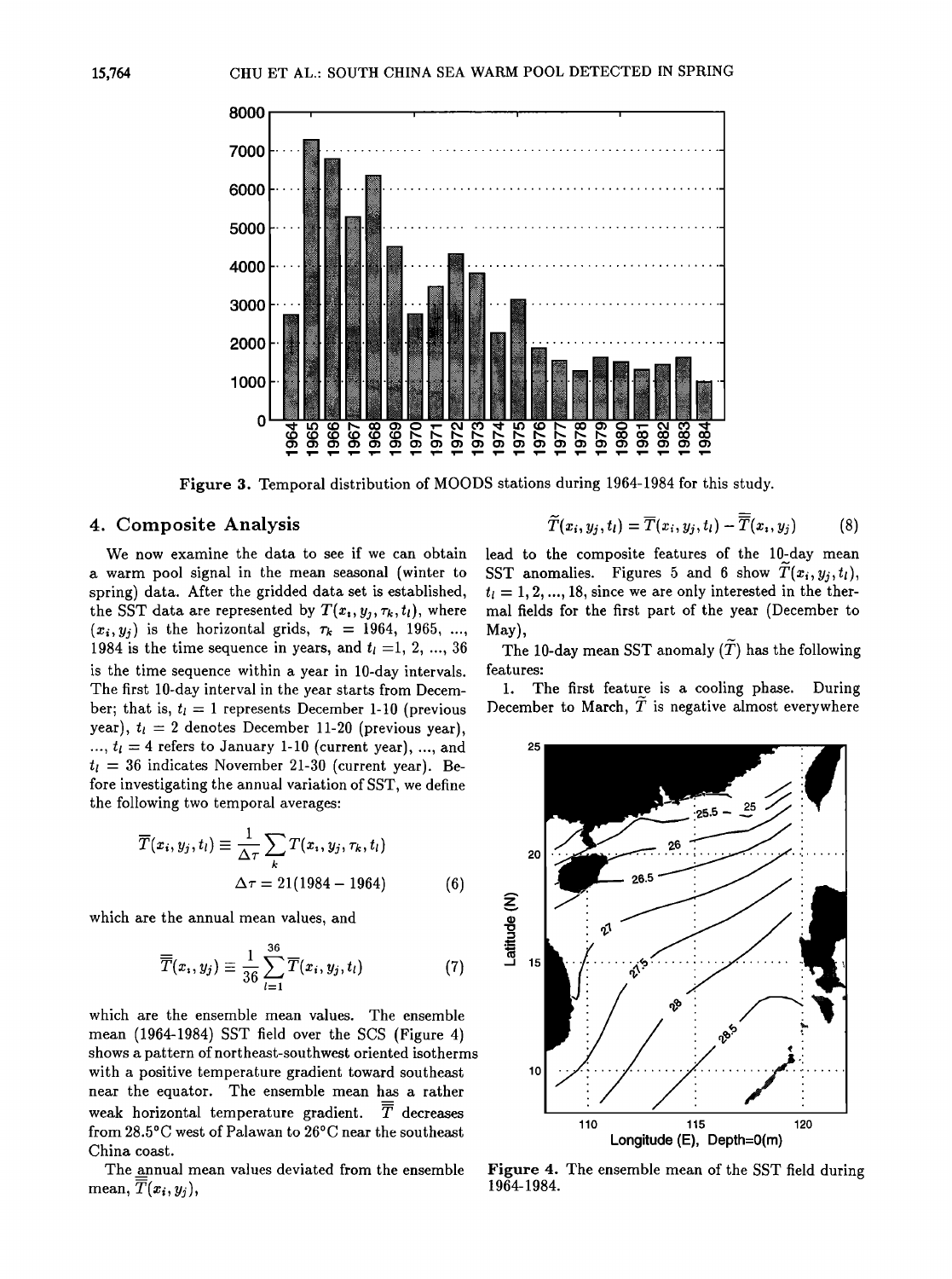

**Figure 5. Averaged 10-day SST anomalies relative to the ensemble mean from December to**  February: (a) December 1-10, (b) December 11-20, (c) December 21-31, (d) January 1-10, (e) **January 11-20, (f) January 21-31, (g) February 1-10, (h) February 11-20, (i) February 21-28 (or 29). Solid (dashed) contours denote positive (negative) anomalies.** 

**throughout the whole domain and becomes more negative from the west coast of Palawan to the southeast coast of China. This indicates that the SCS cooling during the winter monsoon season is the weakest in the southeast SCS and the strongest near the Taiwan Strait**   $(\leq -3^{\circ}C).$ 

**2. The second feature is an early warming phase. In**  early April, positive  $\tilde{T}$  is evident west of Luzon Island **and west of Palawan Island. At the Luzon Strait, T** 

**stays negative until late April (April 21-30). This means that early SCS warming, starting in the southeast SCS and advecting to the central SCS, is not forced by the Kurushio intrusion. It also implies that the Kuroshio water entering SCS in April might be cooler than the SCS water (at least at the surface).** 

**3. The third stage is a mature warming phase. In May, the central SCS warm pool becomes stronger than the early warming phase. During May 11-20, the central**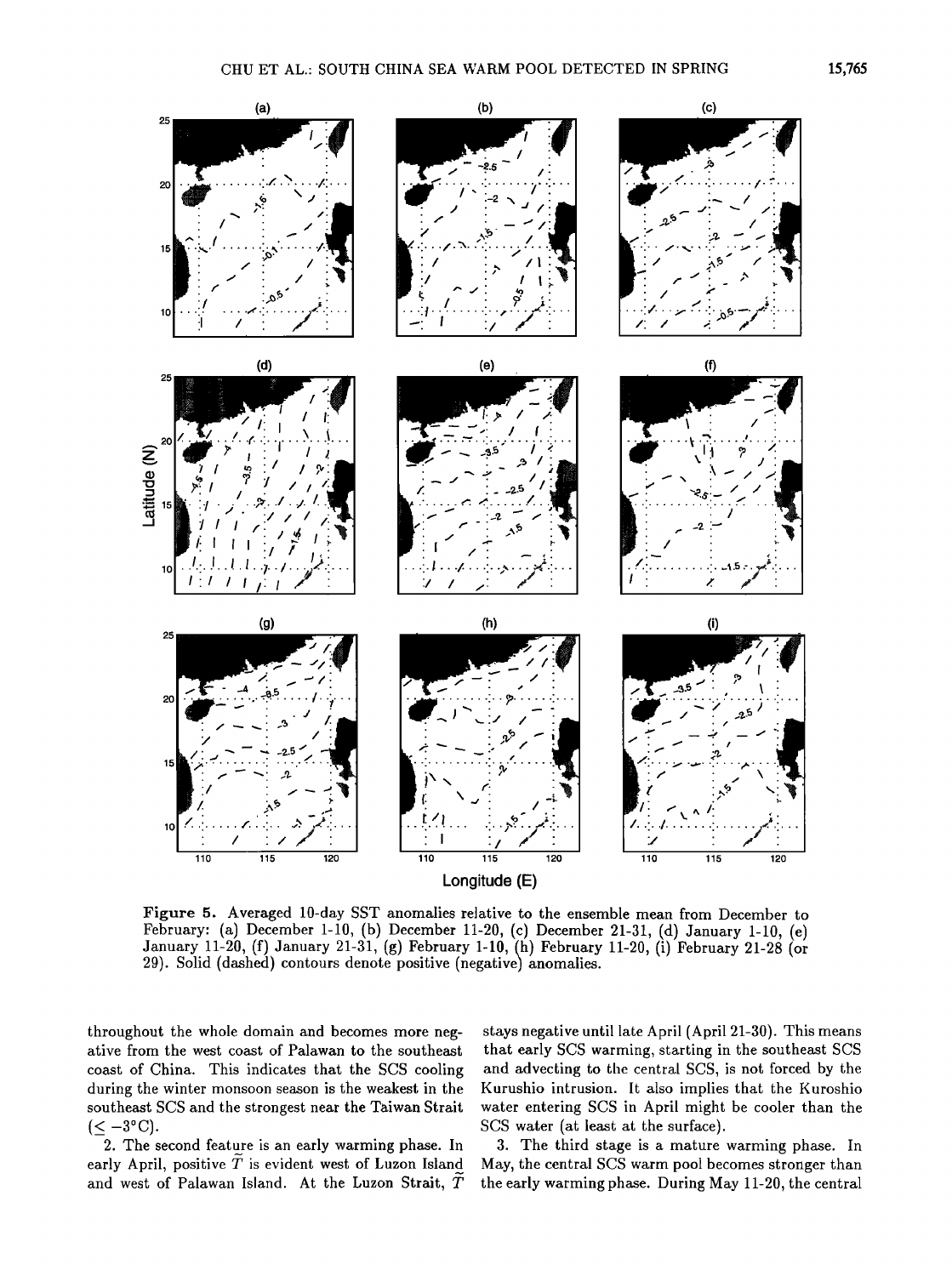

**Longitude (E)** 

**Figure 6. Averaged 10-day SST anomalies relative to the ensemble mean from March to May:**  (a) March 1-10, (b) March 11-20, (c) March 21-31, (d) April 1-10, (e) April 11-20, (f) April 21-30, **(g) May 1-10, (h) May 11-20, (i) May 21-31. Solid (dashed) contours denote positive (negative) anomalies.** 

SCS warm pool (114<sup>°</sup>-119<sup>°</sup>E, 14<sup>°</sup>-19<sup>°</sup>N) has  $\widetilde{T} > 1.8$ <sup>°</sup>C **and accounts for the maximum mean warm anomaly.**  The size of the warm pool is around 200,000 km<sup>2</sup>.

#### **5. Empirical Orthogonal Function (EOF) Analysis**

**The composite analysis shows the existence of a central SCS warm pool in the 10-day mean SST anomaly data during April to May. What are the transient features of the SCS warm pool? What are the synoptic and interannual variabilities of SCS warm pool? We** 

**used empirical orthogonal function (EOF) analysis to investigate these issues.** 

#### **5.1. EOFs for the SST Anomalies**

**The SST synoptic anomalies obtained by** 

$$
\widehat{T}(x_i,y_j,\tau_k,t_l)=T(x_i,y_j,\tau_k,t_l)-\overline{T}(x_i,y_j,t_l) \qquad (9)
$$

are re-arranged into a  $N \times P$  matrix,  $\widehat{T}(\mathbf{r}_n, \widetilde{t}_p), n =$  $1, 2, ..., N$ ; and  $p = 1, 2, ..., P$ . Here  $P = 378$  is the **total number of time points used for computing the covariance matrix, i.e., 21 years of every 10-day measure-**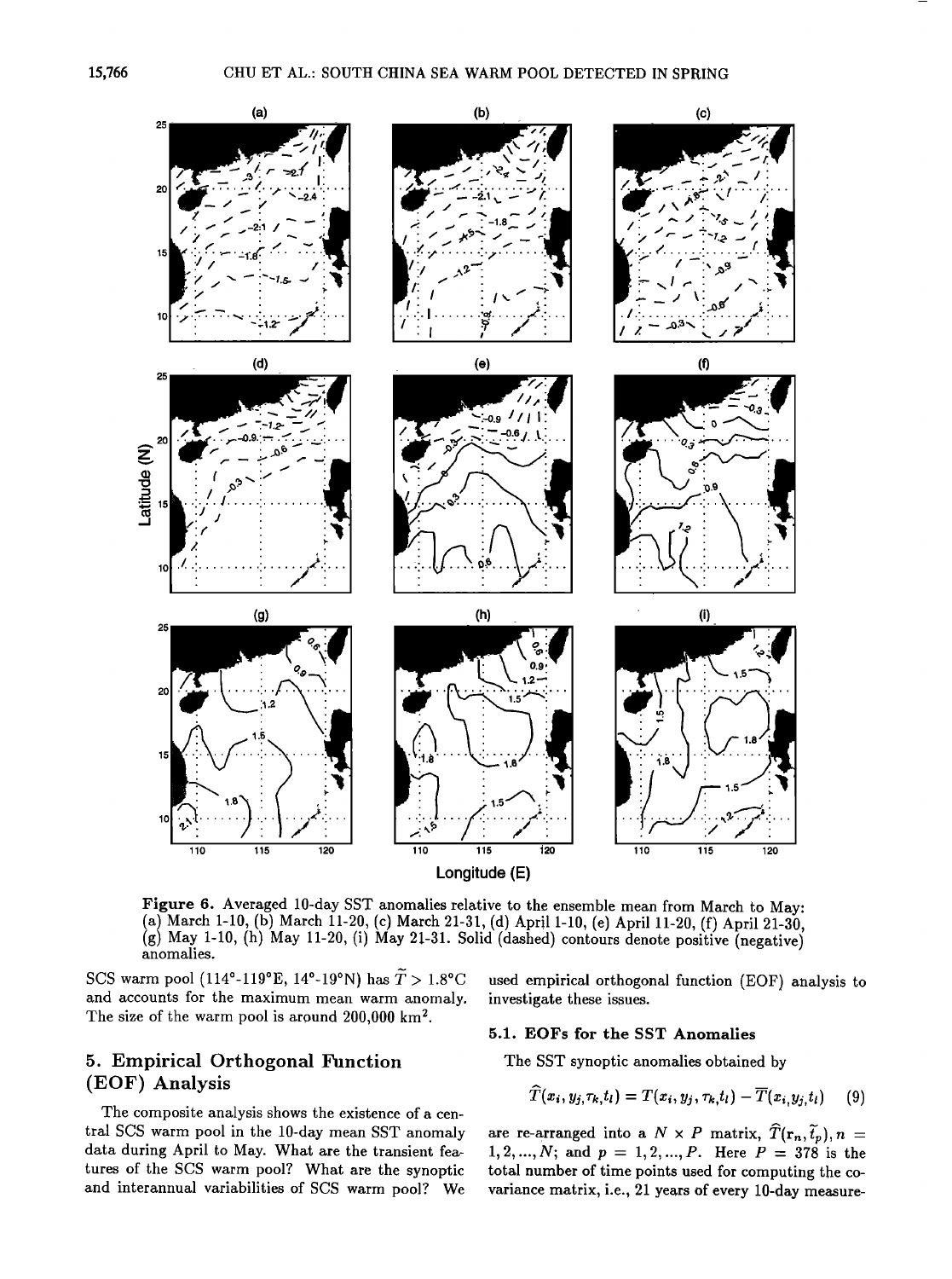ments from December to May;  $N = 255$  corresponds to the number of grids  $(i = 1, 2, ..., 17; j = 1, 2, ... 15)$ . **Empirical orthogonal function analysis [Lorenz, 1956], widely used in oceanographic and meteorological research [e.g., Weare et al., 1976] (see review by Rich**man, [1986]) is the same as principal component (PC) **analysis [Hotelling, 1933] in the statistics community. PCs are the amplitudes, which are functions of time, of their corresponding EOFs. These EOFs can be found by calculating the unitary eigenvectors of the covariance matrix associated with the sample data field. EOF analysis separates the data sets into eigenmodes. Generally speaking, each mode has an associated variance, nondimensional spatial pattern, and dimensional time series. One nice feature of the EOF analysis is that it does not require the data to be continuous in time. We can analyze the data from December to May to investigate the variability during that period. Therefore we have 378 time points in the EOF analysis. From this data matrix a 255-square spatial covariance matrix is calculated by** 

$$
R = \begin{bmatrix} R_{11} & R_{12} & \dots & R_{1N} \\ R_{21} & R_{22} & \dots & R_{2N} \\ \dots & \dots & \dots & \dots \\ R_{N1} & R_{N2} & \dots & R_{NN} \end{bmatrix},
$$
  

$$
R_{nm} = \sqrt{\frac{1}{P} \sum_{p} \hat{T}(\mathbf{r}_n, \tilde{t}_p) \hat{T}(\mathbf{r}_m, \tilde{t}_p)},
$$
  

$$
N = 255, P = 378
$$
 (10)

where *n* and *m*  $(1, 2, ..., N)$  denote the grid locations. The diagonal elements of the covariance matrix  $R_{nn}(n =$ 1, 2, ..., N) are the variance at location  $r_n$ . The off**diagonal elements are the covariance with spatial lag equal to the difference between the row and column indices. This symmetric matrix has its N real eigenvalues**   $\lambda_{\alpha}$  and eigenvectors  $\phi_{\alpha}(\mathbf{r}_i)$ , such that

$$
\sum_{j=1}^{N} R_{ij} \phi_{\alpha}(\mathbf{r}_{j}) = \lambda_{\alpha} \phi_{\alpha}(\mathbf{r}_{i}), \qquad i = 1, 2, ..., N \quad (11)
$$

The eigenvectors  $\phi_1, \phi_2, ..., \phi_N$  are called empirical orthogonal functions. Each  $\phi_{\alpha}$  is a 255-point (17 x 15 grid **in this study) distribution of SST anomaly pattern. The**  eigenvalues,  $\lambda_{\alpha}$  ( $\alpha = 1, 2, ..., N$ ), are all positive, and the summation of them,  $\sum \lambda_{\alpha}$ , equals the total variance. Therefore  $\lambda_{\alpha}$  is considered as the portion of total variance "explained" by the EOF  $\phi_{\alpha}$ . It is convenient to label the eigenfunctions  $\phi_{\alpha}$  so that the eigenvalues are **in descending order, i.e.,** 

$$
\lambda_1 > \lambda_2 > \lambda_3 > \dots \tag{12}
$$

#### **5.2. Principal EOF Modes**

Intraseasonal and interannual anomalies can be quan**titatively investigated with the method of EOF analysis 6 and a number of its generalized forms. In order to delineate the major modes of variability in winter and spring**  seasons (December to May) of 21 years (1964-1984), we **perform an EOF analysis using the method outlined in section 5.1 and obtain the first six leading EOFs, which are able to account for almost 81.7% of the total variance during the seasons (Table 1). When combined, EOF1 and EOF2 explain over half (57%) of the total variance. Each EOF mode is normalized so that its total spatial variance is equal to unity. So those patterns of the first six EOFs are enough to explain the spatial anomalies of whole SCS. Hence it suffices to focus on the first six EOFs. Their structures are shown in Figure 7.** 

**The EOF1 mode (Figure 7a) has a NE-SW orientation and accounts for up to 35.6% of the total spatial variance during December to May. This pattern is believed to be related to the ensemble mean pattern. This indicates that such a pattern (NE-SW orientation) repeats in time. To illustrate the possibility of the same pattern occurring in the mean and EOF1 fields, we assume that a data set contains only one pattern A with the amplitude varying in time. Then the mean field is simply the pattern A with the average amplitude, and the EOF (only one) is also the pattern A. By removing the mean from the data field, the average value of the EOF amplitudes now vanishes. The EOF2 mode (Figure 7b) has a closed isoline of-0.1 to the west of Luzon Island (116ø-118øE, 16ø-18øN) and accounts for about 21.4% of variance. This warm/cool pool is embedded into the warm pool identified by the composite analysis. However, we still cannot identify whether EOF2 represents a warm or cool pool since the values in Figure 7 are normalized. We should consider the product of the EOF values and the corresponding time series of the amplitudes, also called PC components.** 

#### **5.3. Temporal Variabilities**

The data matrix,  $\widehat{T}(x_i, y_j, \tau_k, t_l)$ , is thus written by

$$
\widehat{T}(x_i, y_j, \tau_k, t_l) = \sum_{\alpha} PC_{\alpha}(\widetilde{t}_p) \phi_{\alpha}(x_i, y_j) \qquad (13)
$$

where  $PC_{\alpha}(\tilde{t}_p)$  is the principal component with a unit of **degree Celsius and a size of P, representing the temporal variation of the associated spatial pattern described**  by EOF  $\phi_{\alpha}(x_i, y_i)$ . The time series is analogous to a **projection of SST anomaly through the "filter" of an EOF mode during a time scale.** 

**Table 1. Variances of the First Six Leading EOFs** 

| <b>EOF</b>              | Variance, % | Cumulative Variance, % |
|-------------------------|-------------|------------------------|
|                         | 35.6        | 35.6                   |
| $\boldsymbol{2}$        | 21.4        | 57.0                   |
| 3                       | 12.4        | 69.4                   |
| $\overline{\mathbf{4}}$ | 5.3         | 74.7                   |
| 5                       | 4.7         | 79.4                   |
| 6                       | 2.3         | 81.7                   |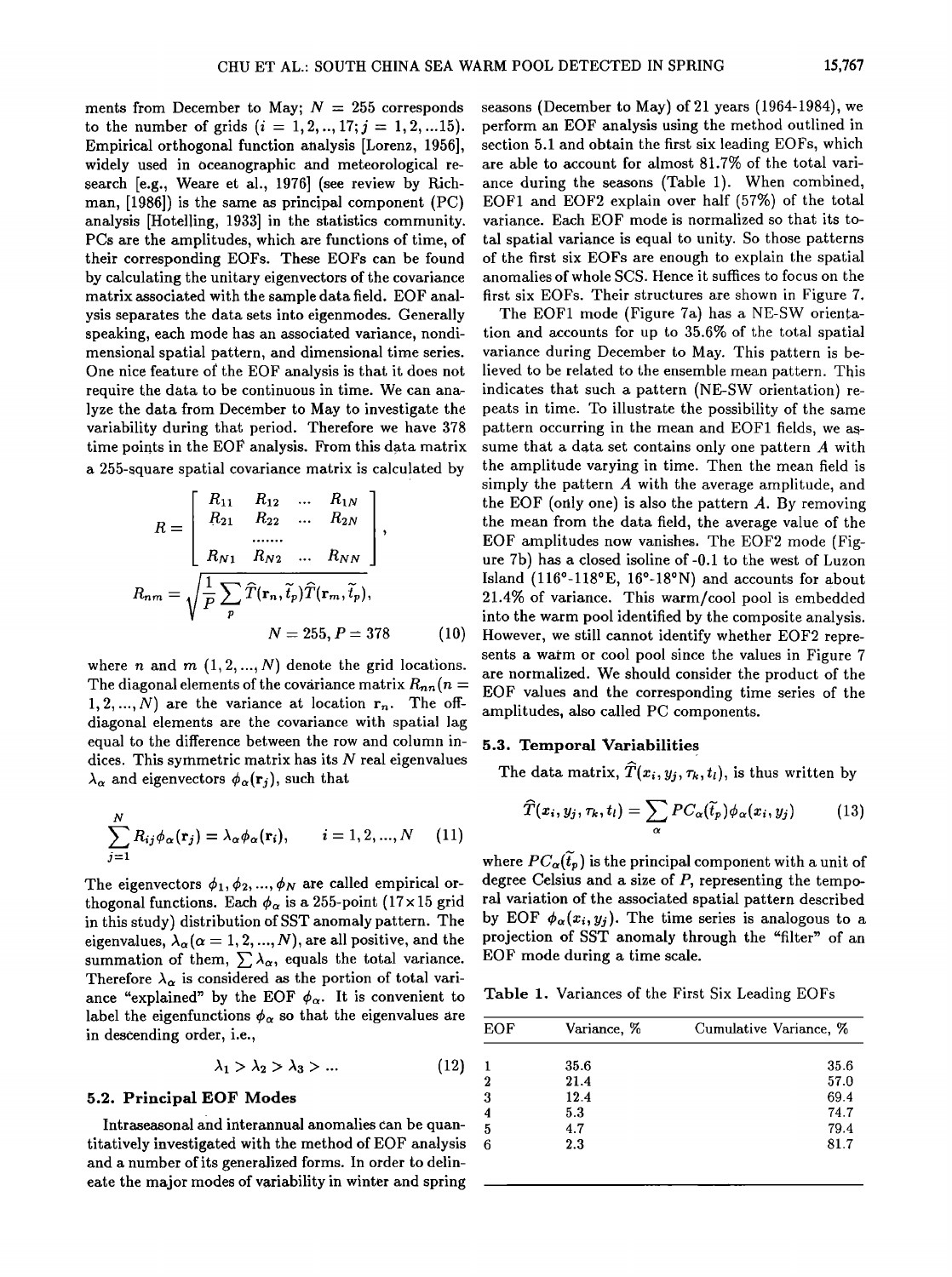

Figure 7. First six EOF modes (the values were multiplied by 10) computed from January-May data during 1964-1984: (a) EOF1, (b) EOF2, (c) EOF3, (d) EOF4, (e) EOF5, and (f) EOF6. Solid (dashed) contours denote positive (negative) values.

The first principal component,  $PC_1(\tilde{t}_p)$ , for 1964-1984 is shown in Figure 8. The EOF1 mode  $\phi_1(x_i, y_i)$ is always negative throughout the whole domain (Figure 7a). Therefore  $PC_1(\tilde{t}_p) > 0$  corresponds to negative SST anomalies, and  $PC_1(\tilde{t}_p) < 0$  corresponds to positive SST anomalies. Taking the year of 1968 as an example,  $PC_1(\tilde{t}_p)$  is always positive from early December (1967) to late April (1968), which implies the negative SST anomalies in the whole SCS during this period. Furthermore, the variability of EOF1 (Figure 7a) is small west of Palawan Island and increases northwestward toward the southeast coast of China.

The second principal component,  $PC_2(\tilde{t}_p)$ , for 1964-1984 is shown in Figure 9. The EOF2 mode  $\phi_2(x_i, y_i)$ is negative throughout the whole domain and shows a closed isoline of -0.1 to the west of Luzon Island (Figure 7b). As before,  $PC_2(\tilde{t}_p) > 0$  corresponds to negative SST anomalies, and  $PC_2(\tilde{t}_p) < 0$  corresponds to positive SST anomalies. Taking the year of 1964 as an example,  $PC_2(\tilde{t}_p)$  is almost always negative from December 1963 to early May and reaches a minimum value of -12 on March 21-31, which implies positive SST anomalies over the whole SCS with a warm pool component to the west of Luzon Island during 1964 winter and spring seasons. The maximum SST anomaly of the warm pool in 1964 is around  $1.2^{\circ}$ C [-0.1  $\times$  (-12°)]. On the other hand, taking the year of 1965 as another example,  $PC_2(\tilde{t}_p)$  has a maximum value of 10 (mid February), which implies negative SST anomalies in the whole domain and a cool pool component to the west of Lu-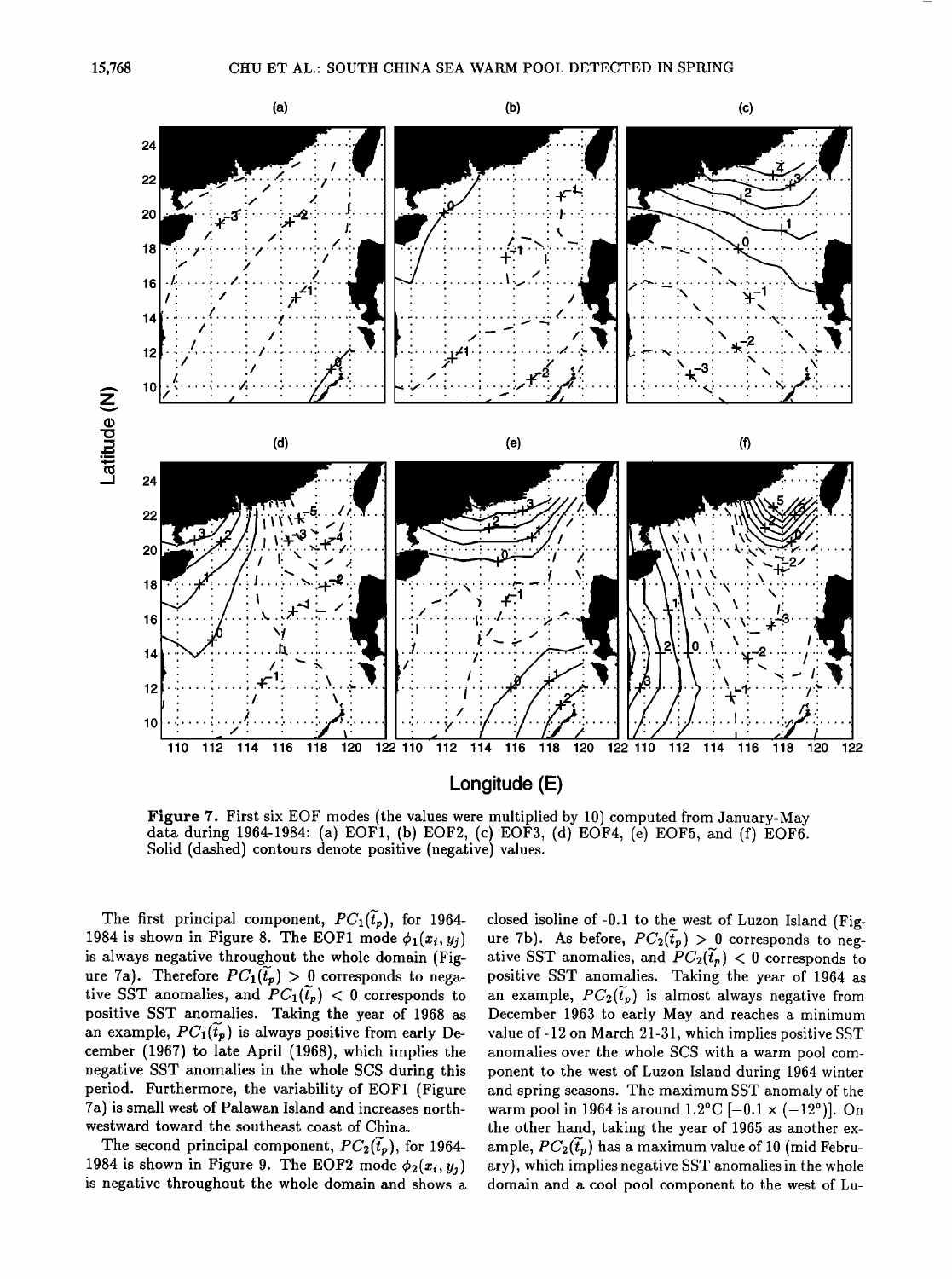

Figure 8. Time series of  $PC_1$  (December to May) for 1964-1984. The unit is degrees Celsius.

zon Island with a magnitude of  $-1^{\circ}C$  ( $-0.1 \times 10^{\circ}C$ ) on **February 11-20, 1965. This indicates the appearance of either a warm pool with a maximum strength of 1.2øC or a cool pool with a maximum strength of-iøC.** 

Combination of  $\tilde{T}$  and  $PC_2 \times \text{EOF2}$  leads to an oc**currence of a central SCS warm pool from April to May**  with a warm anomaly varying between  $0.8^{\circ}$  and  $3^{\circ}$ C.

### **6. A Possible Combined Wind-Topography Effect**

**The bowl-type bottom topography shown in Figure i provides a favorable condition for the central SCS** 

**warm pool formation in spring. When the surface wind stress curl over the central SCS is anticyclonic, Ekman downwelling will occur in the central part of the bowl and upwelling will occur near the boundary of the bowl through mass balance. The downwelling prevents the deep cold water from advecting upward, and the upwelling helps the deep cold water advecting upward. This makes the central part of the bowl warm and the side part of the bowl cool and leads to the generation of the central \$CS warm pool.** 

**From late winter to early spring, a surface anticyclone usually appears over the central SCS [Cheang, 1987]. This anticyclone generates downwelling in the central**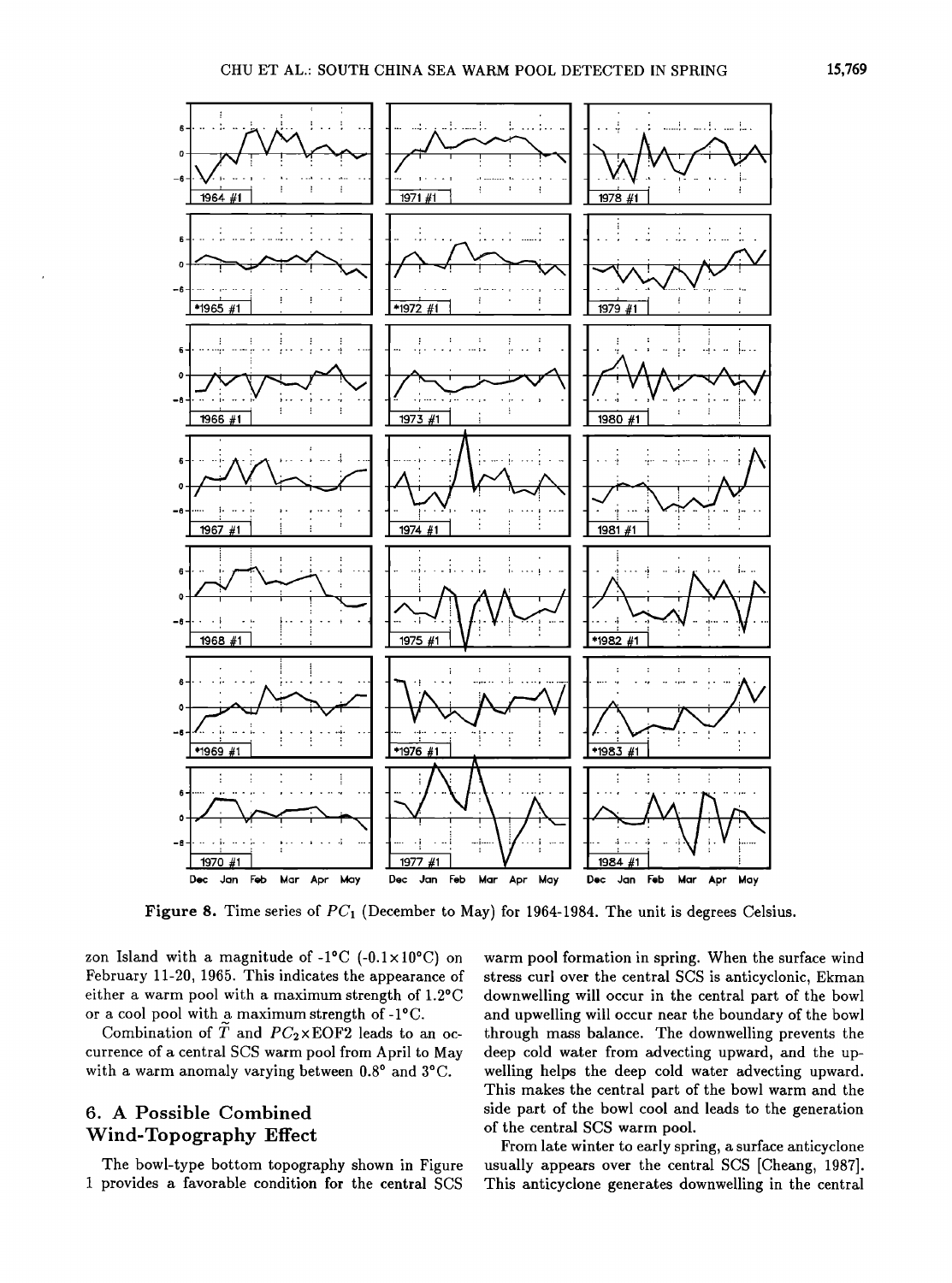

Figure 9. Time series of  $PC<sub>2</sub>$  (December to May) for 1964-1984. The unit is degrees Celsius.

SCS and in turn prevents the cold deep water from being advected to the surface. As spring starts the cold northeast (winter) monsoon diminishes and the sky over the SCS also enters a more clear period with less cloud cover and rainfall and rapidly increasing solar radiative warming at the sea surface. This warm pool, with a temperature (between  $0.8^{\circ}$  and  $3^{\circ}$ C) higher than the surroundings in a generally warm SCS, may lower the atmospheric surface pressure and promote the onset of the southwest (summer) monsoon. The appearance of a cyclonic circulation with the lower pressure after the summer monsoon onset may generate Ekman upwelling in the central SCS, bringing the deep cold water into

the surface mixed layer. This process may then destroy the central SCS warm pool.

#### 7. Conclusions

Our study shows the existence of a central SCS warm pool during winter and spring seasons from analysis of the Navy's Master Observational Oceanographic Data Set (MOODS). Optimal interpolation, composite analysis, and EOF analysis were used. We obtained the following results:

1. The ensemble mean SST field  $(\overline{T})$  was established with a rather weak horizontal gradient (28.5°C west